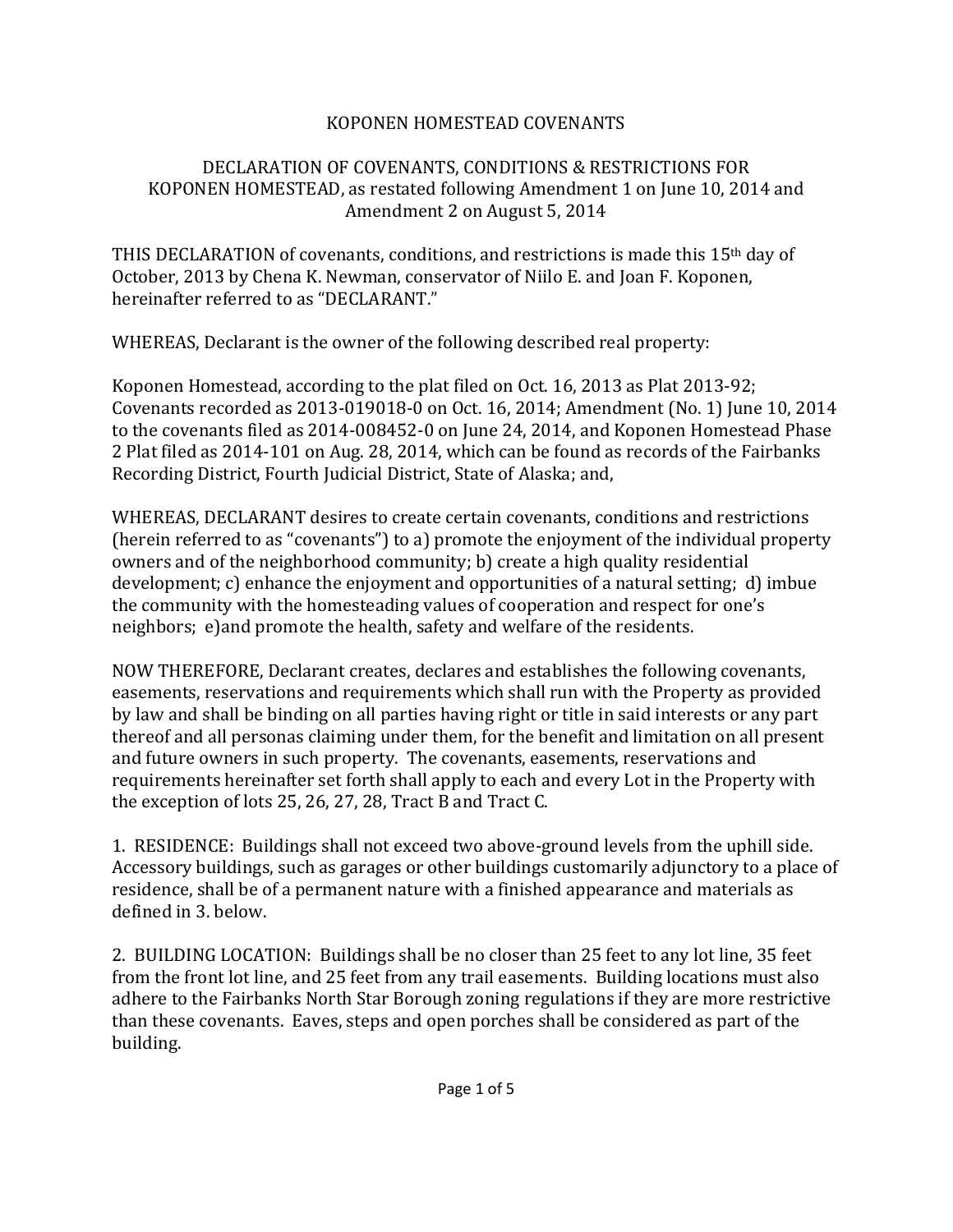3. DWELLING QUALITY: All dwellings shall have an energy efficiency equivalent when built of Alaska Five Star or better. Exteriors of each building shall have a finished appearance within two years of start of building. Each building construction will be considered to have commenced when construction of the foundation begins or home site excavation takes place. Good quality aesthetically pleasing exterior finishing materials must be utilized and at no time will T-111 siding, tarpaper, roofing paper, house wrap, celotex or like materials be used for the exterior finish.

4. ACCESS TO LOT: One access driveway shall be permitted for each lot in the subdivision from the subdivision street.

5. WATER RUNOFF: Driveways shall have proper street and lot drainage which shall include an apron if needed to prevent drainage from the driveway onto the subdivision road. If no drainage block is specified in the road design, a minimum of 12" diameter by 20' long corrugated steel or polyethylene (approved for this purpose) culvert shall be installed placed on grade under the driveway. Any damage to the subdivision road occurring during or as a result of the construction or use of a driveway shall be promptly repaired at the driveway owner's expense.

All driveways having water runoff downhill into the subdivision road shall have a crown on the driveway and ditches alongside the driveway to prevent any water from flowing out into the road, causing erosion, deterioration or a safety hazard.

6. SIGHT DISTANCE: Provision shall be made for safe and adequate site distance on driveways from lots onto the subdivision road.

7. SNOW REMOVAL: Snow removed from driveways shall not be deposited on the subdivision road.

8. PARKING: Each Owner shall provide adequate off-street parking for all vehicles and no vehicle shall be parked on the streets adjacent to the Property except for occasional and discontinuous circumstances like weddings and parties.

9. SEPTIC SYSTEMS: Septic systems will not be placed closer than 50 feet from any lot line without the express written approval of the adjacent property owner. The purpose of this requirement is to assure adequate separations between leach fields and well locations. Any septic system will be designed, located and constructed in accordance with the requirements, standards and recommendations of the Alaska Department of Environmental Conservation with their approval.

10. LOT CLEARING: No more than 50 per cent of any lot may be cleared, with the exception of Lot 14. This applies to the area of timber standing at the time of recordation of the plat. Areas cleared for utility rights-of-way and non-motorized trail easements are exempted from this calculation. Moderate thinning of trees is permitted up to 35%. The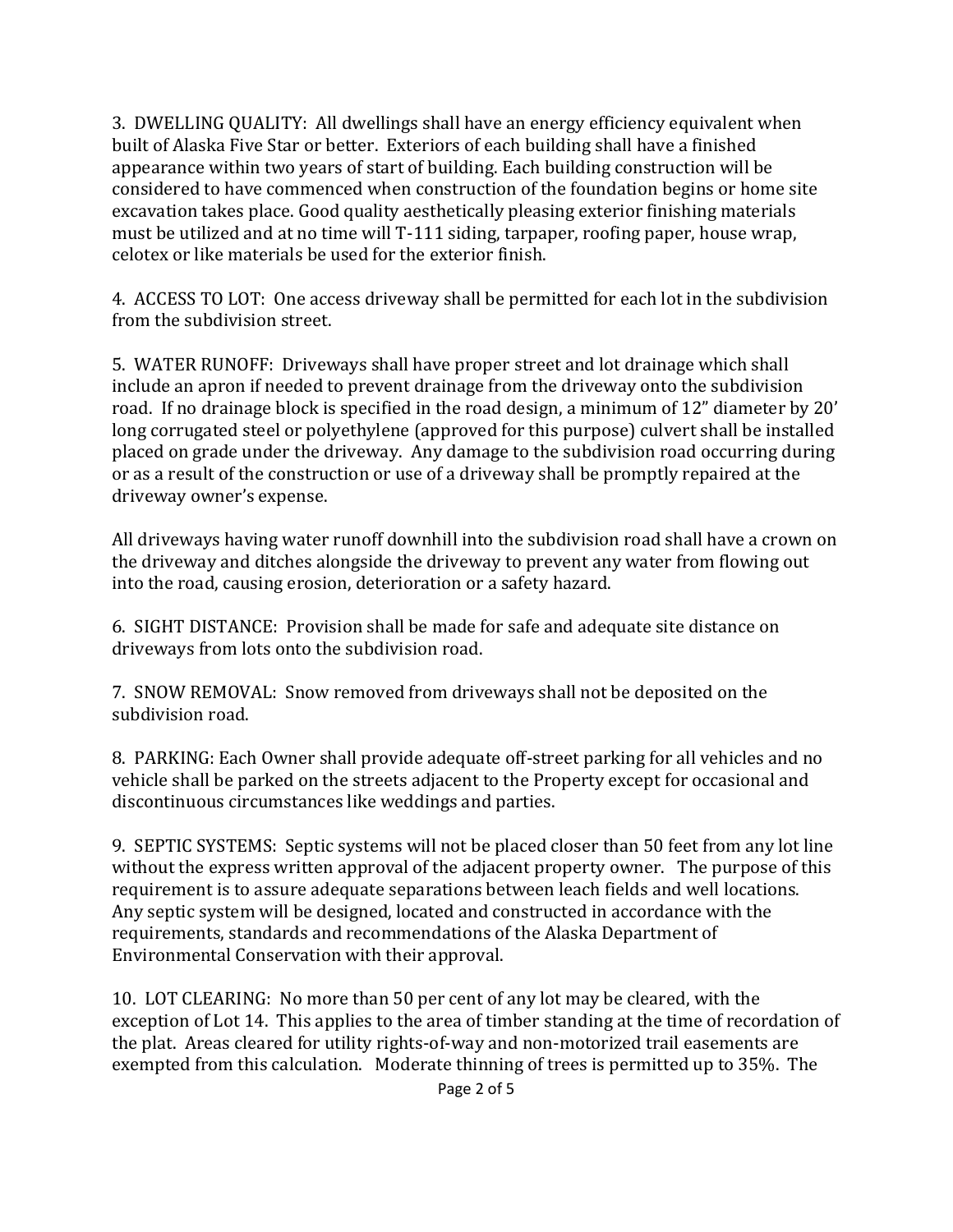purpose of this provision is to provide for privacy and the quiet enjoyment of the neighborhood while allowing clearing to provide sunlight and viewshed.

No long term berm piles or rubbish heaps shall be permitted.

Trees shall not be removed within 15 feet of a lot line except for driveways, for safe visibility, or for trail maintenance, with the exception of view clearing which shall not constitute more than 50% of that lot line's width. If driveways are within the lot line setbacks, lot owners are encouraged to re-locate set- back distances to the interior adjacent to the driveway to provide vegetative screening.

11. TRAILS AND NATURAL AREAS: It is the intent of Koponen family to provide permanent protection for preservation of an adjacent trail and nature system area of approximately 50 acres, but no guarantee can be given at the time of Koponen Homestead final plat approval. Any trail maintenance or grooming is of a volunteer nature.

12. EASEMENTS: Within trail easements, no structure or material shall be placed or permitted to remain which may interfere with reasonable non-motorized access and travel on the trails. Trail easements may be maintained by the owner of the lot, or by Owner's permission or others including volunteer trail crews. Owner shall not obstruct by omission or refusal, maintenance of trail easements. It is not intended that the easement be cleared other than for the trail surface itself.

Because non-motorized trail use adjacent and within this subdivision is encouraged, trees falling upon such designated trails shall be removed as soon as practical by lot owners or designated persons.

13. NUISANCES: No noxious or offensive noises, smells, or other activity shall be carried out upon any lot, and if a neighbor notifies the responsible offending party that a noise, smell or other activity is offensive, the offender shall cease as soon as possible.

The following shall not constitute a definition or limitation of nuisances, but are specific examples of some nuisances: Lights shining on other properties are a nuisance. Outside storage of equipment, surplus non-functional vehicles is a nuisance. Coal burning stoves and outdoor wood boilers are defined as a nuisance and are thus prohibited.

14. TEMPORARY STRUCTURES: For the first two years of building a habitable dwelling, temporary structures will be permitted for construction activities. Otherwise, outbuildings will not consist of ATCO units, or former or current transportable units.

No trailers or other temporary structures shall be used as a dwelling for more than 3 months.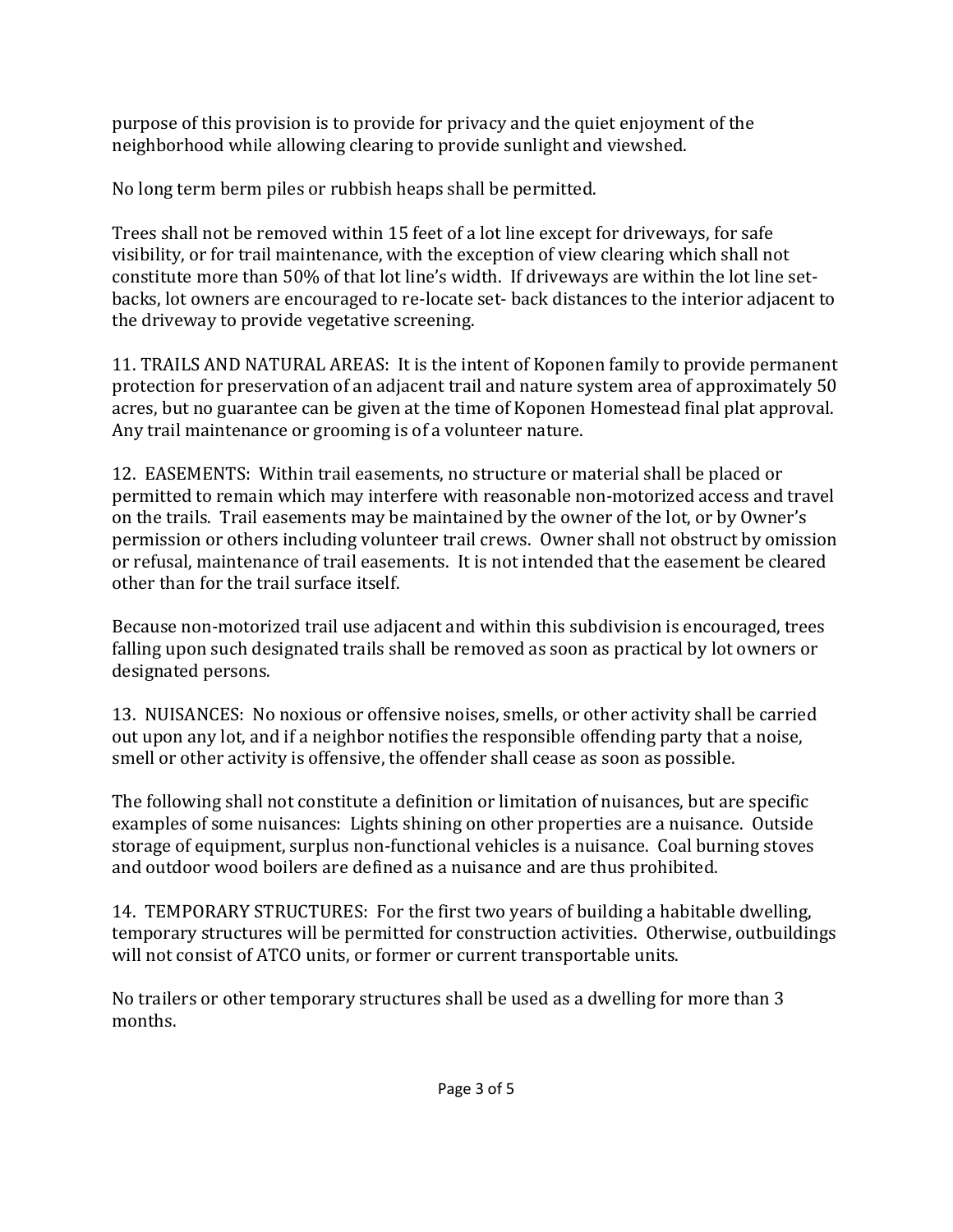15. FIREARMS and HUNTING: No firearms may be discharged on any lot in this subdivision. No hunting, including trapping, is permitted within this subdivision.

16. OIL AND MINING OPERATIONS: No commercial oil or gas drilling, oil or gas development operations, or commercial mineral development shall be permitted upon or in any lot.

17. DOGS, LIVESTOCK AND POULTRY: Dogs, hens, horses, and other livestock are permitted if by their noises, smells, or otherwise do not present a nuisance to the neighborhood. No pigs or male goats are allowed beyond a week's stay per year.

18. OFF ROAD RECREATIONAL VEHICLES: No snowmachines, four-wheelers or similar vehicles shall be operated in this subdivision except at posted speeds for occasional travel to and from other destinations, with the exception of those occasionally used to groom ski or recreational trails or for owner's property maintenance.

19. SIGNS: Signs for resident names and street addressing are permitted. No exterior signage is permitted except for lot and residential sales, with the exception of one home business sign per lot not to exceed five square feet and be not more than 8' high, and up to 3 signs not to exceed five square feet stating variations of "no trespassing" "no solicitations" or "private property."

20. SUBDIVISION: No lots may be further subdivided, except for lots 13 and 27.

21. TEMPORARY CUL-DE-SAC: The cul-de-sac at the eastern end of the subdivision was created by mandate of the Fairbanks North Star Borough until such time as the road is extended beyond (if ever). Should the road be extended to parcels beyond Koponen Homestead, the portion of the cul-de-sac that is not part of the 60 foot right of way shall revert to the preferred use of the lot owner on whose property the cul-de-sac is located.

22. All the applicable conditions of the Rural Estates 2 zone contained in Fairbanks North Star Borough Title 18 Zoning Code shall apply to Lots 13 and 14 until such time as those lots are rezoned to Rural Estates 2 zone, noting that the lot size of Lot 14 is grandfathered at less than 80,000 square feet.

## GENERAL PROVISIONS:

1. TERM. These covenants shall run with the land and shall be binding on all parties for a period of 25 years. At that time, these terms shall automatically be renewed for successive periods of ten years unless an instrument signed by a majority of the then owners of said lots has been recorded, agreeing to a change of said covenants in whole or in part.